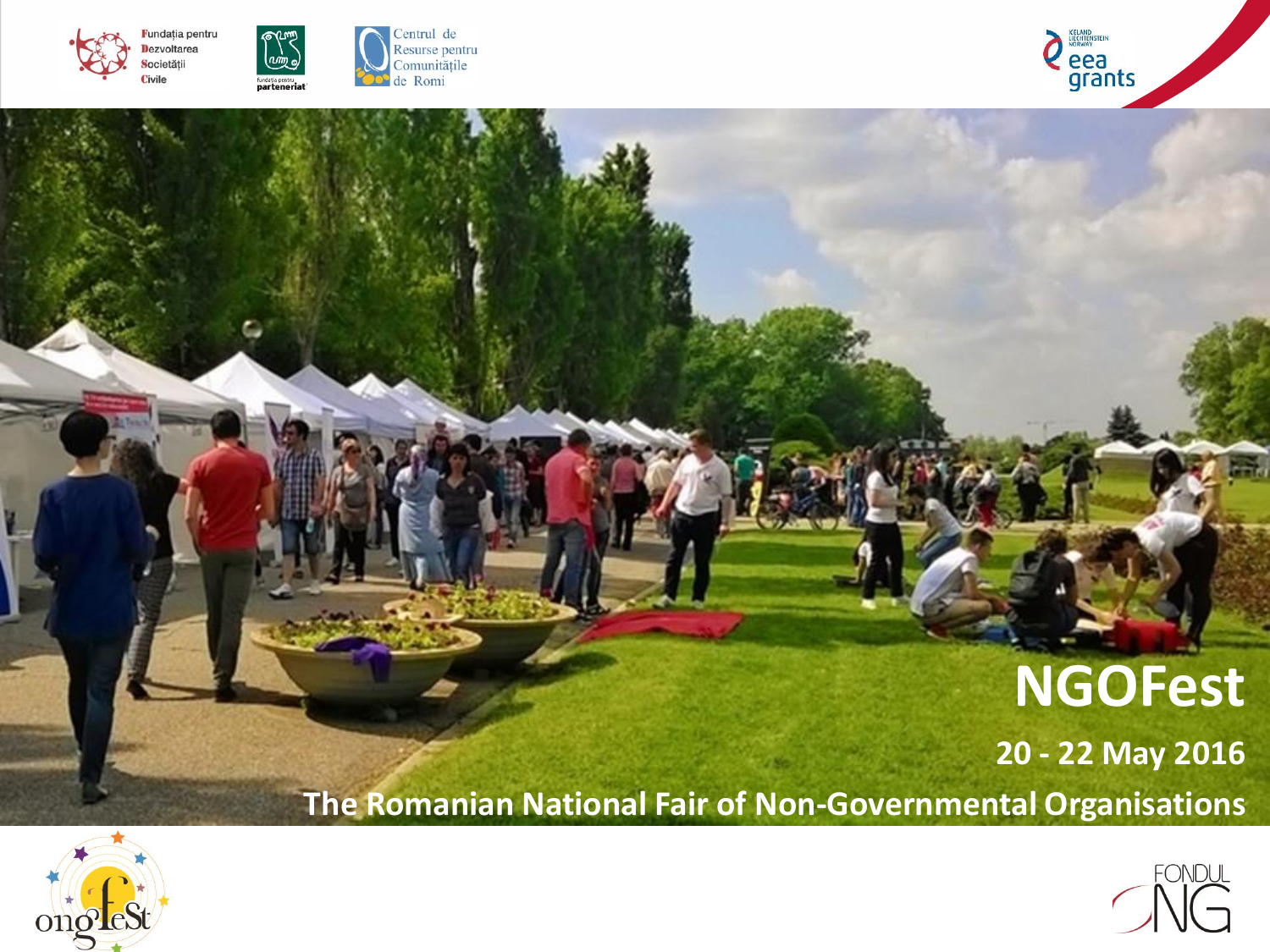

arants

## **ONGFest is the most important outdoor event of the Romanian civil society.**

It is organized within the **NGO Fund Programme in Romania**, with the support of the Municipality of Bucharest. The NGO Fund Programme in Romania is part of the assistance provided to Romania within EEA Grants 2009 – 2014. It is implemented by the leading consortium formed by the Civil Society Development Foundation (CSDF), the Foundation for Partnership (FP) and the Resource Centre for Roma Communities (CRRC).



Date: **20 - 22 May 2016**

Venue: **Bucharest**, indoor (venue to be confirmed) and outdoor (Herăstrău Park)

Its **aim** is to increase the number of citizens actively engaged in the community, to develop the associative culture and to enhance Romanian NGOs' involvement in the society.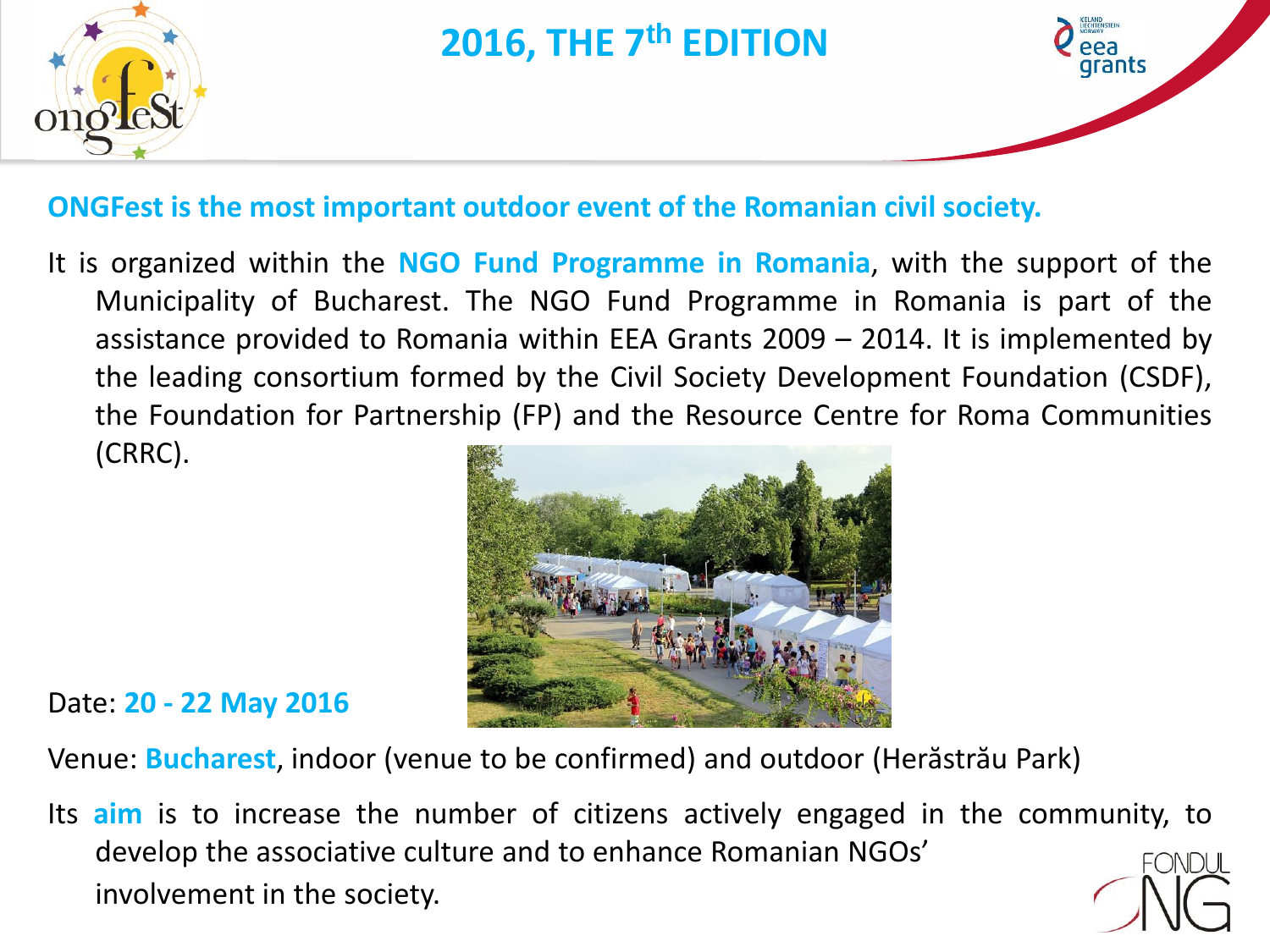



**THEME** 

Since innovation works best only through collaboration, we present partnerships between NGOs and companies or public institutions having the same goal: to bring an improvement where needed.

And last but not least, we answer questions. Is innovation rather about technology, or it is simply about reinventing an existing model? When is it welcome and when not? What is the edge between creativity and efficiency? We invite those who had the courage to innovate to debate and explain us how they did it and what their conclusions are.

We talk about something different, something alternative and new. About how we dare to dream and how we keep up with the times.

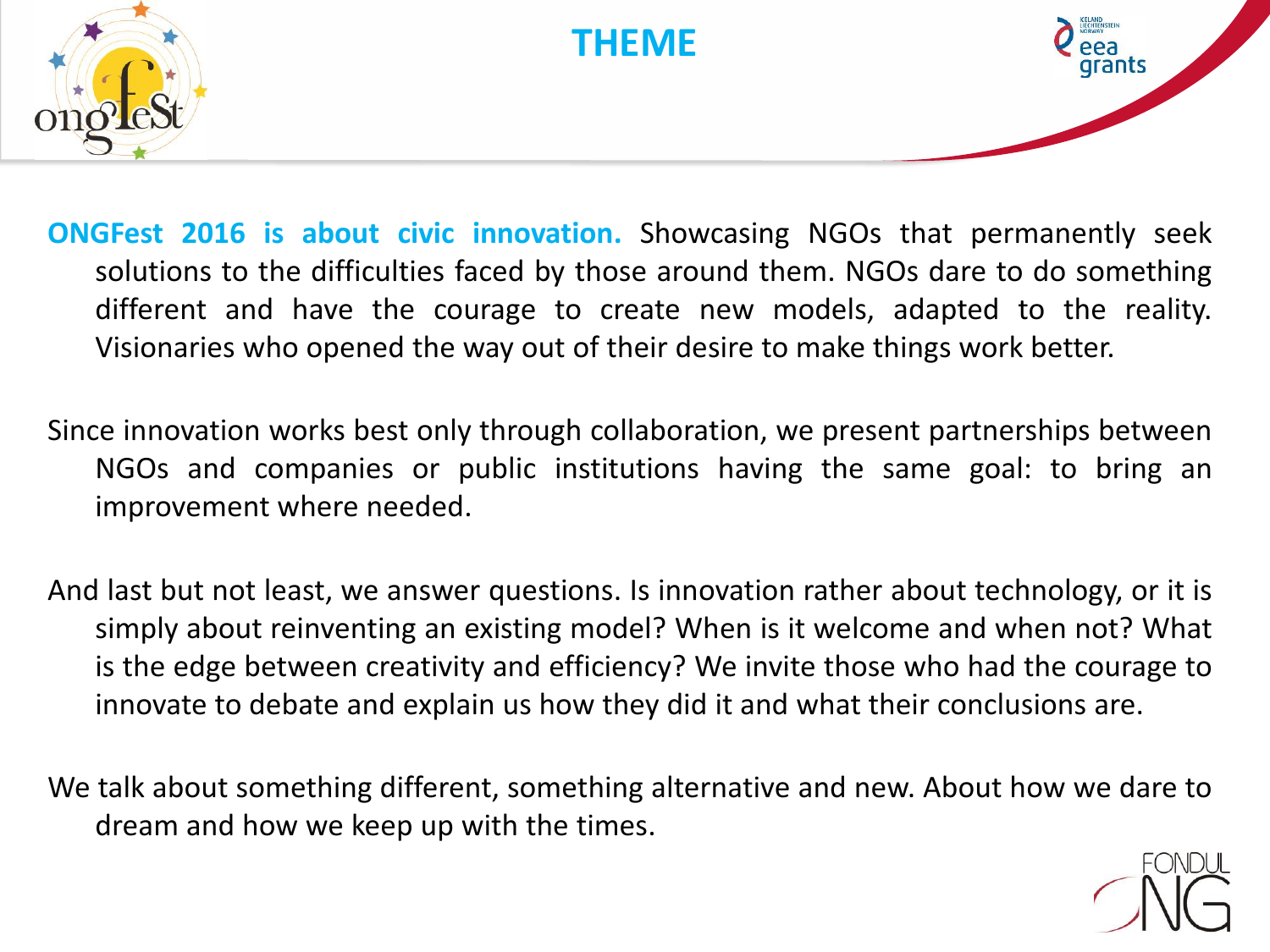



**Over 150 NGOs** attending, from all over Romania and from abroad (Bulgaria, Croatia, Czech Republic, Cyprus, Estonia, Greece, Hungary, Latvia, Lithuania, Malta, Norway, Poland, Portugal, Slovakia, Slovenia, Spain)

#### **Foreign participating NGOs** will:

- get general and specific insights on the civil society sector in Romania
- get to know Romanian NGOs working similar domains, exchange experience and initiate project ideas with them or with other foreign NGOs participating
- have the chance to directly interact with the Romanian citizens, local and central authorities and the business environment

## At least **20.000 visitors** foreseen

In order to mobilize citizens, ONGFest will be promoted as an **interesting and interactive way to spend free time**, with its own events: street theatre, exhibitions, dance performances, concerts, practical workshops for children and adults, together with seminars, workshops and debates.

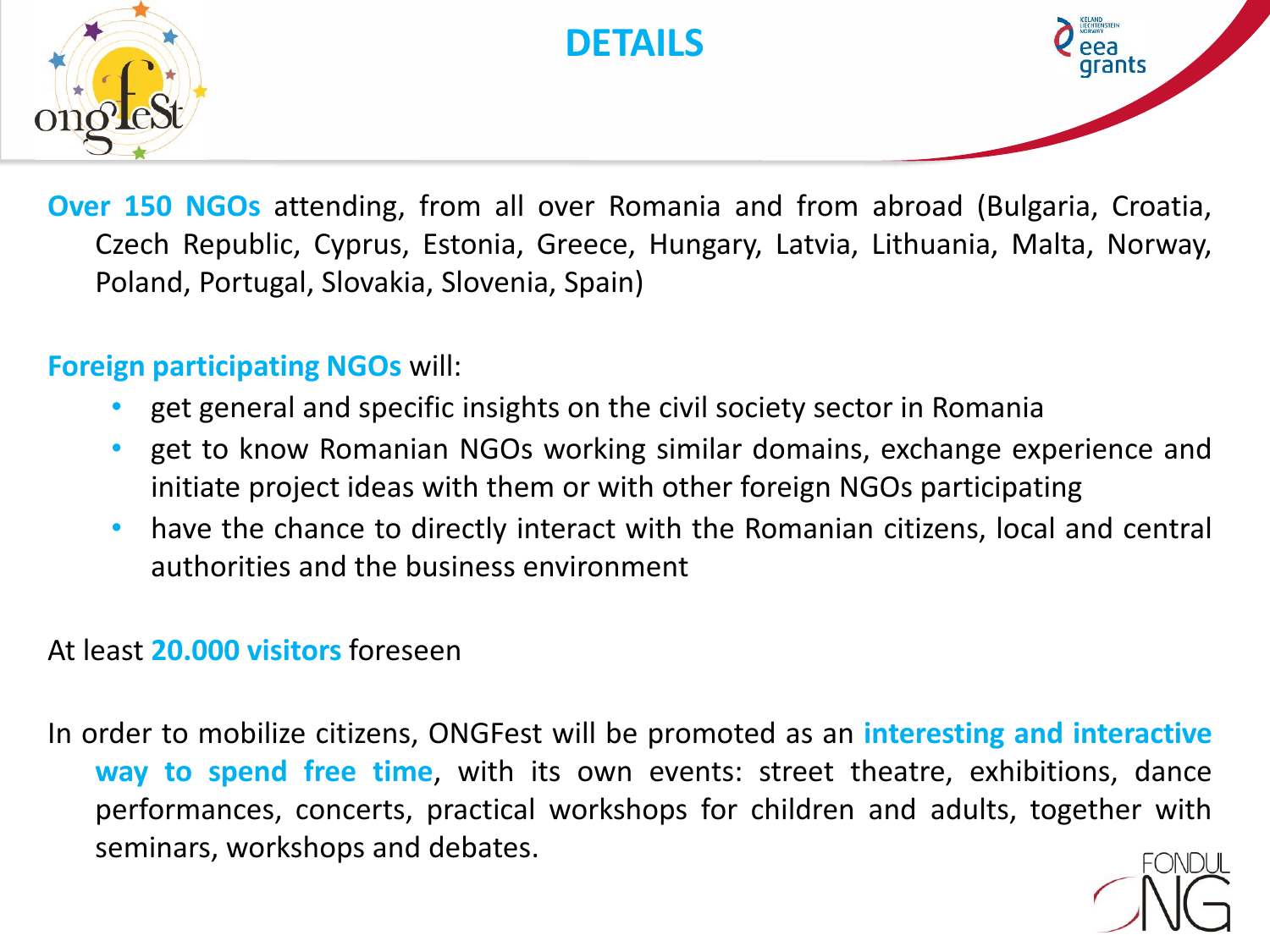